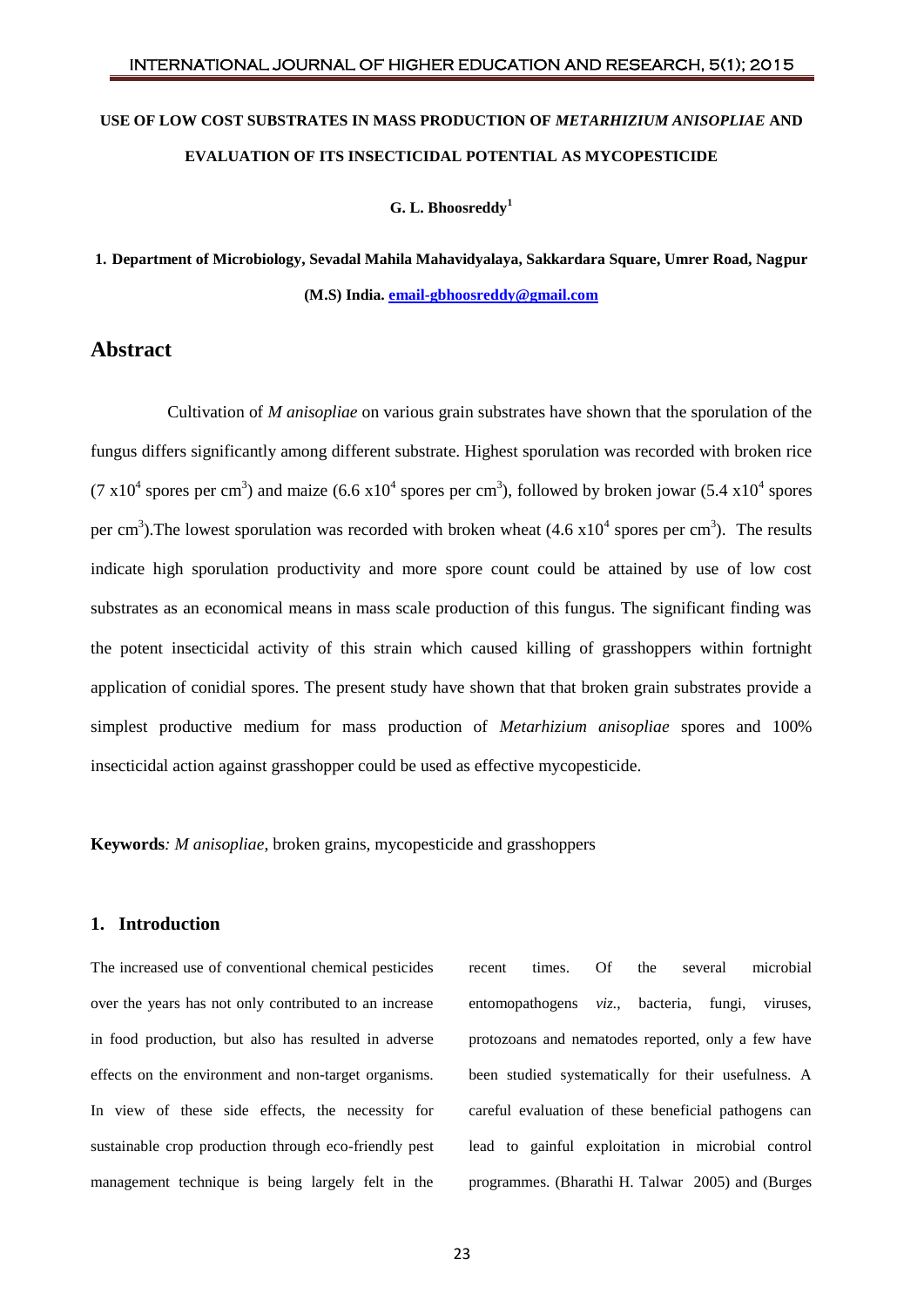*et al* 1998). *Metarhizium anisopliae*, a widely distributed soil-inhabiting fungus is categorized as a green muscardine fungus due to the green color of the sporulating colonies. It has been reported to infect approximately 200 species of insects and other arthropods. It generally enters insects through spiracles and pores in the sense organs. Once inside the insect, the fungus produces a lateral extension of hyphae, which eventually proliferate and consume the internal contents of the insect. Hyphal growth continues until the insect is filled with mycelia. When the internal contents have been consumed, the fungus breaks through the cuticle and sporulates, which makes the insect appear "fuzzy." *M. anisopliae* can release spores (conidia) under low humidity conditions (<50%). The fungus can also produce secondary metabolites, such as destruxin, which have insecticidal properties on moth and fly larvae. (Raymond A. Cloyd 1999).

In past years, native species of grasshoppers have caused severe loss to crop system through seasonal outbreaks determined by environmental condition. There are at least 23 species of grasshopper considered potential pests. It seems that grasshopper outbreaks are mostly associated with the rainfall regime, especially from August to October, a critical period for the grasshopper cycle. Emphasis has been given to develop the fungus *Metarhizium anisopliae* as the most promising candidate found as bio-control agent against grasshopper. (B.P.Magalhaes, *et al*.2001) and

against many insect pests including sucking pests. (*Sahayaraj* and *Borgio*, 2008).

A major motivation still exists for the exploitation of entomopathogenic fungi in the management of insect pests. (Bharathi H. Talwar, 2005). Mass production of the selected bacteria and fungi is a necessary prerequisite for any large-scale field application scale. To evaluate the utility of locally available substrates for mass multiplication of *M. anisopliae* substrates like broken rice grains, broken maize, broken jowar, broken wheat and broken ragi grains have been used.(Vimala Devi 1994), (Ramle Moslim *et al* 2005) & (Jagadeesh Babu. *et al*, 2008). The present investigation has been carried out to evaluate the utility of grain as substrates largely available in grain market that could be cost effectively used for Mass production of *Metarhizium anisopliae* and to evaluate the insecticidal activity of this fungal strain for grasshopper control as potent mycopesticide.

#### **2. Materials and Methods**

Low cost substrates such as broken rice, broken jowar, broken maize, broken wheat and Soybean oil used in the experiment were purchased from local market. Yeast extract and Triton X-100 a wetting agent was purchased from Hi-media laboratories, Mumbai.

## **2.1. Maintenance of** *Metarhizium anisopliae* **culture.**

Culture procured from CMTRD, Wardha (M.S) was maintained on PDA agar slant at  $28-30^{\circ}$ C. Potato dextrose agar (PDA) is the recommended medium for the isolation and enumeration of yeast & moulds and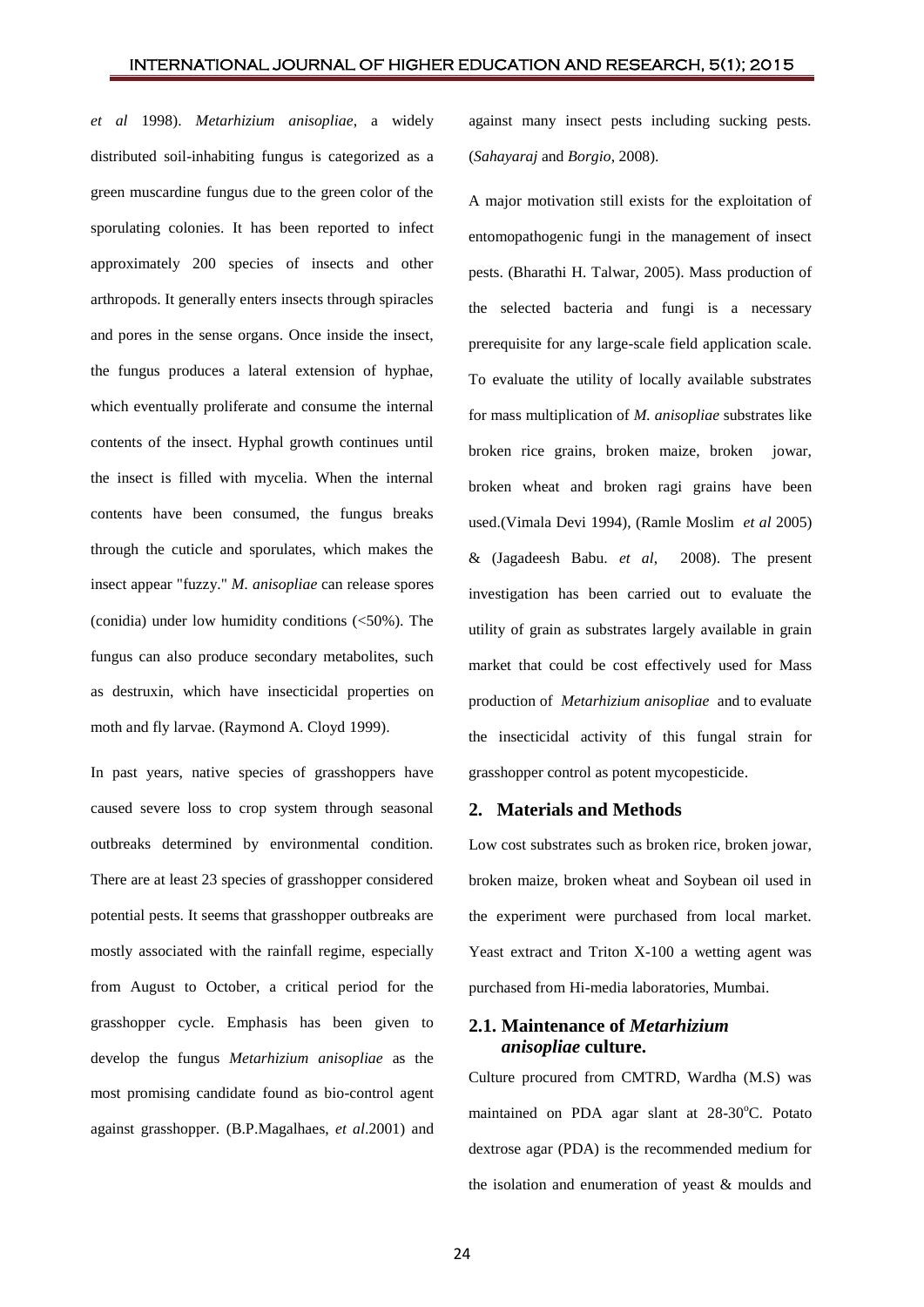for stimulating sporulation to maintain stock culture.PDA was prepared by infusion method. About 200 gm of peeled potato was boiled in distilled water for one hour. To the decanted solution about 20 gm dextrose and agar powder was added and boiled for 1min. The solution was filtered through muslin cloth and the filtrate was used to prepare slants to maintain the fungus *M anisopliae.*

### **2.2. Production of inoculum culture.**

The fungus *Metarhizium anisopliae* was grown at 28<sup>o</sup> C for 10 days in plate containing PDA agar.

### **2.3. Media preparation for cultivation.**

Medium for mass multiplication of *M. anisopliae* was prepared from broken rice grains, broken maize, broken jowar, and broken wheat grain. Thirty grams of each substrate was taken in 250ml conical flask containing 30 ml distilled water and yeast extract (1%), was added to all the substrates. After soaking over night, the medium was autoclaved at  $121^{\circ}$ C for 15-20 minutes.

### **2.4. Growth of Conidia and harvesting**

About 10 ml of sterile distilled water was added to PDA agar plates containing the fungus. The spores were scrapped off with the help of sterile inoculating needle. The spore suspension was then added to the flasks containing above sterile medium and were well agitated for proper distribution of the spores and incubated at  $25\pm10^{\circ}$  C for 20 days. The conidia were superficially harvested by suspending them in 100ml of sterile distilled water containing 0.05 percent Triton-X-100 (wetting agent) with gentle shaking. The

suspension was passed through muslin cloth to remove mycelial mat and solid medium.

# **2.5. Microscopic determination of conidial spores.**

The counting of spores was done according to the method reported by (Bias Dorta et *al* 1990) using heamocytometer with slight modification. A drop of conidial suspension made from liquid culture (filtered through muslin cloth) was placed on the engraved grid and the preparation was allowed to stand for 1- 2minutes to allow the conidia to settle at the bottom. A cover glass was placed over the grid carefully to avoid no air bubble enters between the slide and cover glass. The slide was focused until coloured rings were visible as the two surfaces of cover glass and slide come into close contact. The conidia of fungus were counted in the middle square (V) which consists of 25 groups of 16 small squares, each group 0.2mm square. For larger spore or fewer spores, count spore in 4corner large square  $(I, II, III, IV)$  and in the middle one  $(V)$  to have a total count of 200-250.The number spore/cells per ml of suspension was calculated using the following formulas.

### **2.6. Demonstration of insecticidal activity**

The determination of the bio-insecticidal property of *Metarhizium anisopliae*, was done by spraying of conidia on grasshoppers. For spray suspension was prepared from substrate which yielded high number of spores. Spraying of conidial spores was done with oilbased formulation (soybean oil) and water suspension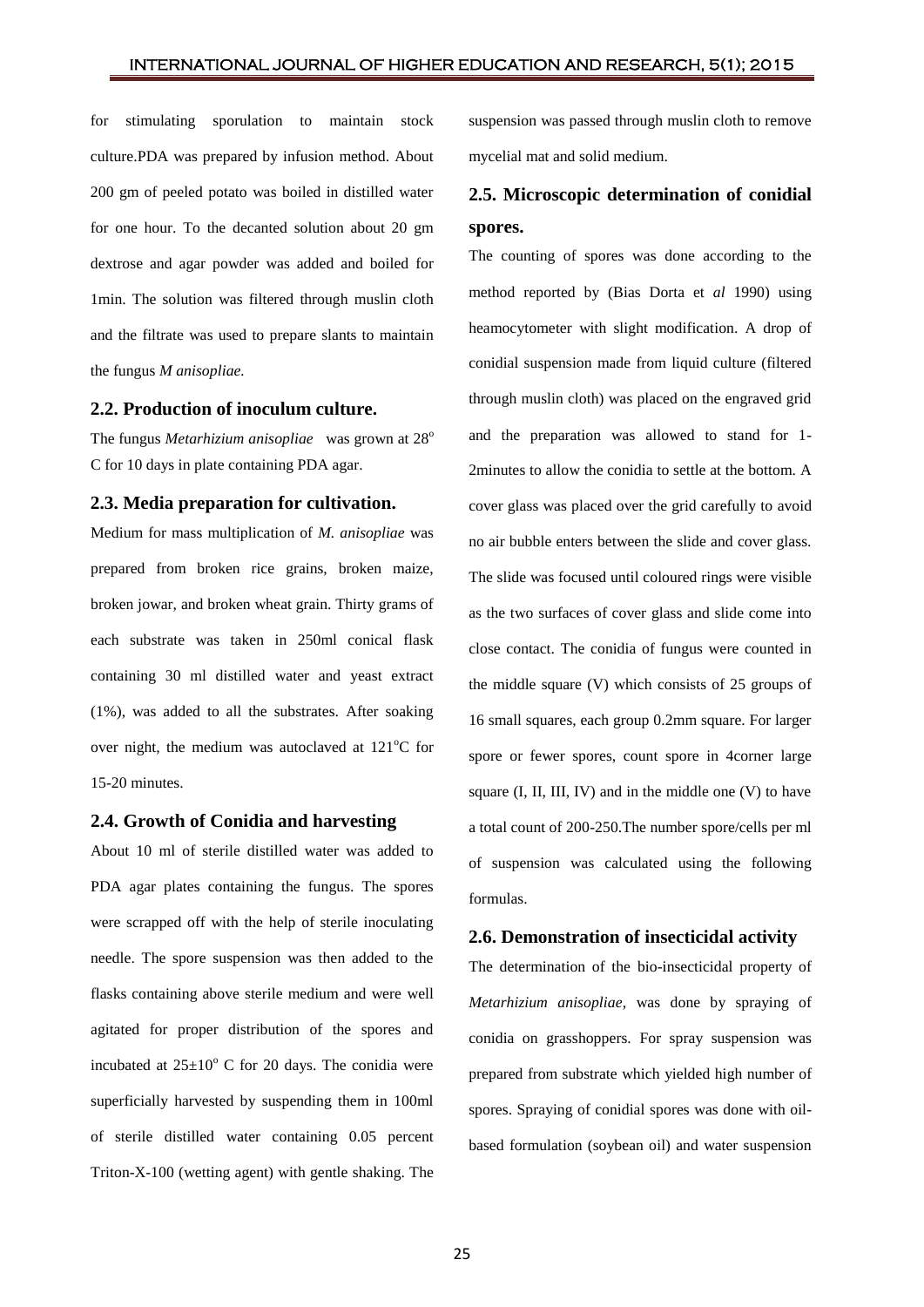on grasshopper. The bio-insecticidal activity was determined with death of grasshopper.

### **3. Results and Discussion**

**3.1. Microscopic determination of conidia.**

**Table 3.1** show the number of spores calculated which were mass multiplied on medium prepared from broken rice, wheat, jowar, and maize grains.

## **3.2. Total Spore Count**

The result indicated in **(Table 3.2**) shows that the sporulation of the fungus differs significantly among different substrate. Highest sporulation was recorded with broken rice  $(7 \times 10^4 \text{ spores per cm}^3)$  and maize  $(6.6 \text{ x}10^4 \text{ spores per cm}^3)$ , broken jowar  $(5.4 \text{ x}10^4 \text{ s})$ spores per  $\text{cm}^3$ ). The lowest sporulation was recorded with broken wheat  $(4.6 \times 10^4 \text{ spores per cm}^3)$ . Our results show that more spores are produced with these substrates from mass cultivation of *M. anisopliae* in comparison to those earlier reported (Jagadeesh Babu, *et al* 2008). In their study they examined that mass multiplication of *M*. *anisopliae* on, broken rice grains, broken maize, broken jowar, broken wheat, and broken ragi grains and have shown that, broken rice followed by broken jowar served as the most productive media for conidia production of the fungus, with a yield of  $3.45x10<sup>8</sup>$  and  $3.2x10<sup>8</sup>$  spores per ml, respectively. The next best was broken maize  $(2.2x10^8$  spores per ml), broken wheat  $(1.94x10^8$  spores per ml). The spore productivity with this fungus was more with high spore counts which indicate that with same substrates as being used, the productivity and sporulation had differed significantly. This could predict that the

strains may differ in the nutrient variability and conditions for productive sporulation with those reported earlier (B.P.Magalhaes, *et al* 2001) and (Jagadeesh Babu *et al* 2008).

### **3.3. Determination of Insecticidal Activity**

*Metarhizium* bio-pesticide kills 70%–90% of treated locusts within 14–20 days, with no measurable impact on non target organisms Bio-insecticidal activity of spores of the fungus *Metarhizium anisopliae* was studied by spraying of conidia on grasshopper and death of grasshopper. The result was encouraging resulting in the death of grasshopper within fortnight of spraying. Water suspensions of spores were found to be ineffective in comparison to oil based formulations. The formulating pathogens in oil enhance their infectivity compared to conventional water-based formulations (*Agudelo & Falcon* 1983), (*Prior et al*. 1988), (Bateman *et al*. 1993) and (R.P. Bateman and R.T. Alves 2000). Oil can enable fungal pathogens to remain active under conditions of low humidity, and thus create opportunities for expanding the (presently limited) range of myco-pesticide applications. The principle of delivering microbial agent to their target sites for estimating the number of spores "packed" into each droplet size. From their point of view, large droplets may severely reduce the potential for environmentally benign biological agent activity.

### **References**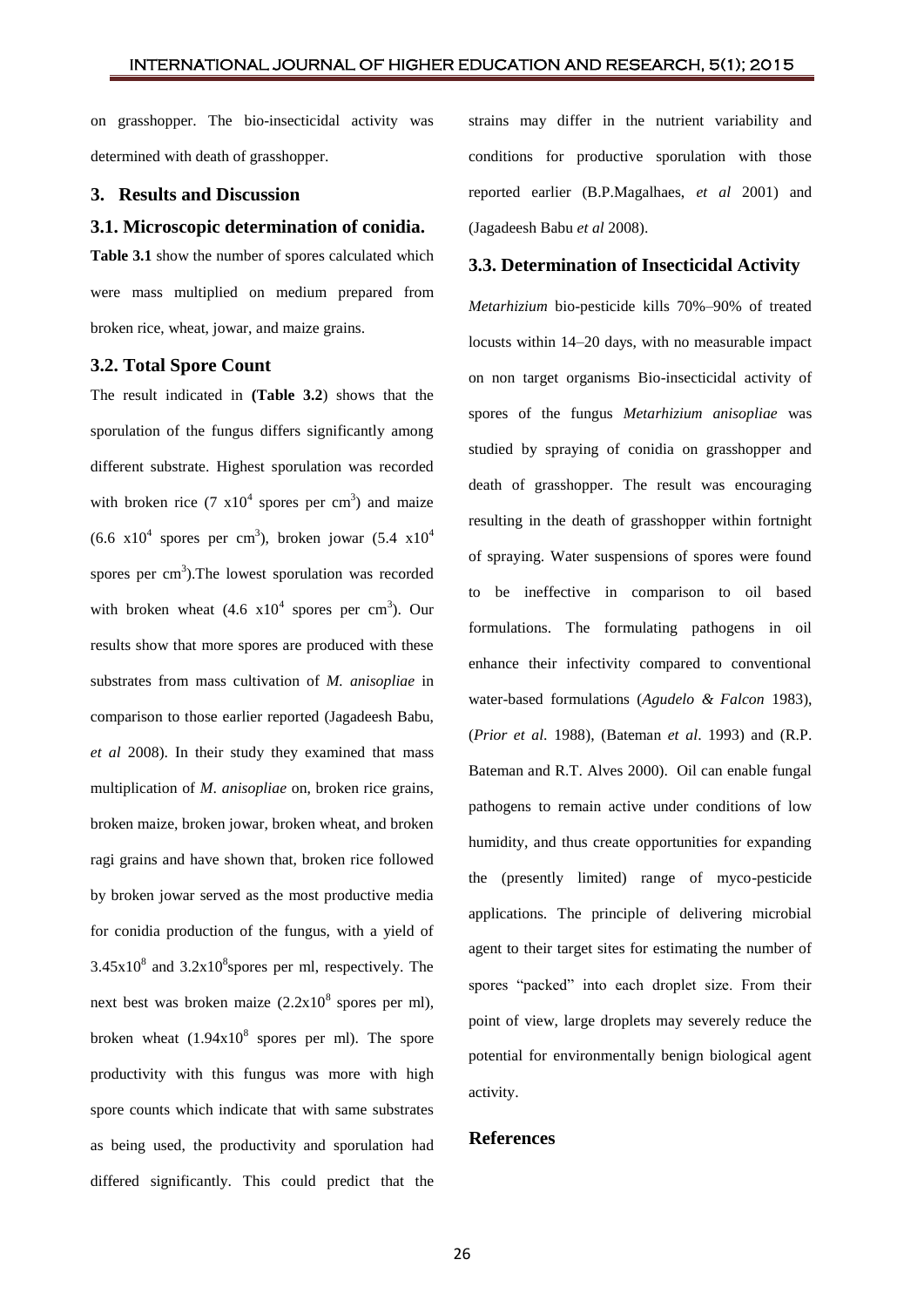- Agudelo, F. & L.A. Falcon (1983). Mass production, infectivity and field application studies with the entomogenous fungus *Paecilomyces farinosus*. *J. Invertebrate. Pathology.* 42: 124-132,
- Bateman, R.P., M. Carey, D. Moore & C. Prior. (1993). The enhanced infectivity of *Metarhizium flavoviride* in oil formulations to desert locusts at low humidities. *Ann. App Biol*. 122: 145-152
- Bias Dorta., Alejandra Bosch, Jorge Alfredo Arcas, and Rodolfo Jose Ertola (1990). High level of sporulation of *Metarhizium anisopliae* in a medium containing byproducts *Appl Microbiol Biotechnol* 33:712- 715.
- Bharathi H. Talwar, (2005). In: Ph.D Thesis at University of Agricultural Sciences, Dharwad. "Isolation and characterization of entomopathogenic fungi and their effectiveness".
- Burges, H. D, (1998). Formulation of mycoinsecticides. In: Formulation of Microbial Biopesticides (H. D. Burges, Ed.). Kluwer Academic publishers, Dordrecht,
- Cloyd, Raymond A. (1999). [The](http://www.entomology.wisc.edu/mbcn/kyf607.html)  [entomopathogenic fungus](http://www.entomology.wisc.edu/mbcn/kyf607.html) *Metarhizium [anisopliae.](http://www.entomology.wisc.edu/mbcn/kyf607.html)* Midwest Biological Control News VI (7).
- Jagadeesh Babu, C.S, Venkatachalapathy, C.M. and Anitha, C.N.(2008). Evaluation of locally available substrate for mass production of entomopathogenic fungi, *Metarhizium anisopliae* (Metch). *Journal of biopesticides,*1(2):146-147.
- Magalhaes B.P., M.R.De Faria, M. Lecoq, F.G.V. Schmidt, J. B. T. Silva (2001). The use of *Metarhizium anisopliae* var. acridum against the grasshopper *Rhammatocerus schistocercoides* in *Brazil. Journal of Orthoptera Research.* 10(2)199-202.
- Prior, C., P. Jollands & G. Le Patourel. (1988). Infectivity of oil and water formulations of *Beauveria bassiana* (Deuteromycotina: Hyphomycetes) to the cocoa weevil pest *Pantorhytes plutus* (Coleoptera: Curculionidae). *J. Invertebrate. Pathology*. 52: 66-72.
- Ramle Molsim, Mohd Basri Wahid, Norman Hj Kamarudin, Mukesh Sharma and Siti Ramlah Ahmad Ali (1999). Impact of *Metarhizium anisopliae* (Deuteromycotina: Hyphomycetes) applied by wet and dried inoculum on oil palm rhinoceros beetles, *Oryctes rhinoceros* (Coleoptera: Scarabaeidae). *Journal of Oil Palm Research*   $11(2): 25 - 41.$
- Roberto T. Alves., Roy P. Bateman, Jane Gunn, Simon R. Leather.(2002), Effect of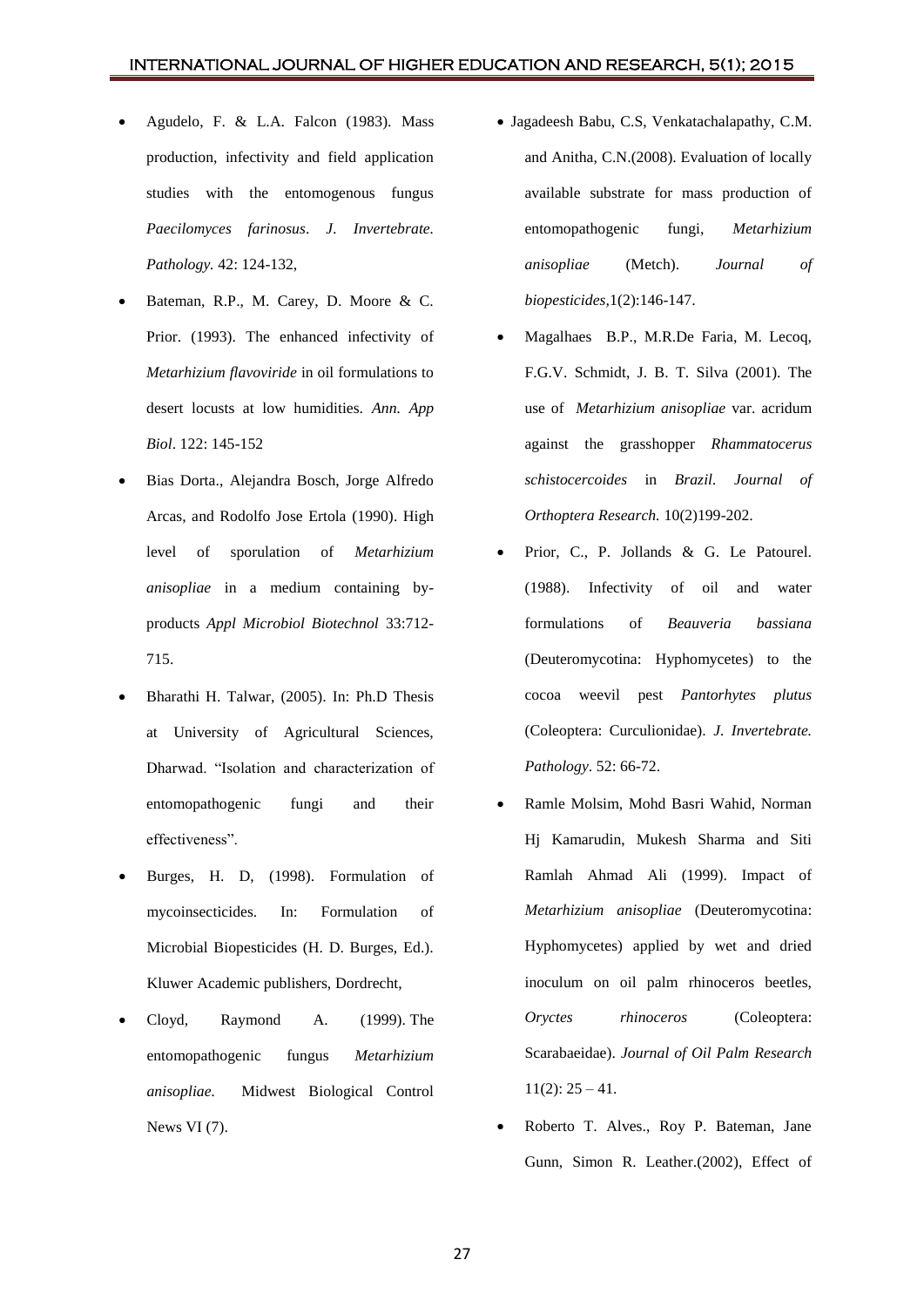different formulation on viability and medium term storage of *Metarhizium anisopliae*  conidia. *Neotropical Entomology*, .31 (1): .91-99.

- R.P. Bateman and R.T. Alves (2000). Delivery systems for mycopesticide using oil based formulations. *Aspect of Applied Biology*. 57: 163-170.
- Sahayaraj, K. and Karthick Raja, Namasivayam, S. (2008) Mass production of

entomopathogenic fungi using agricultural products and by products. African Journal of Biotechnology, 7 (12): 1907 - 1910.

 Vimala Devi, P. S. (1994). Conidial production of entomopathogenic fungus *Nomuraea rileyi* and Mass Production evaluation for control of *Spodoptera litura*  (Fab.) on *Ricinus communis*. *Journal of Invertebrate Pathology*, 63: 145 - 150.